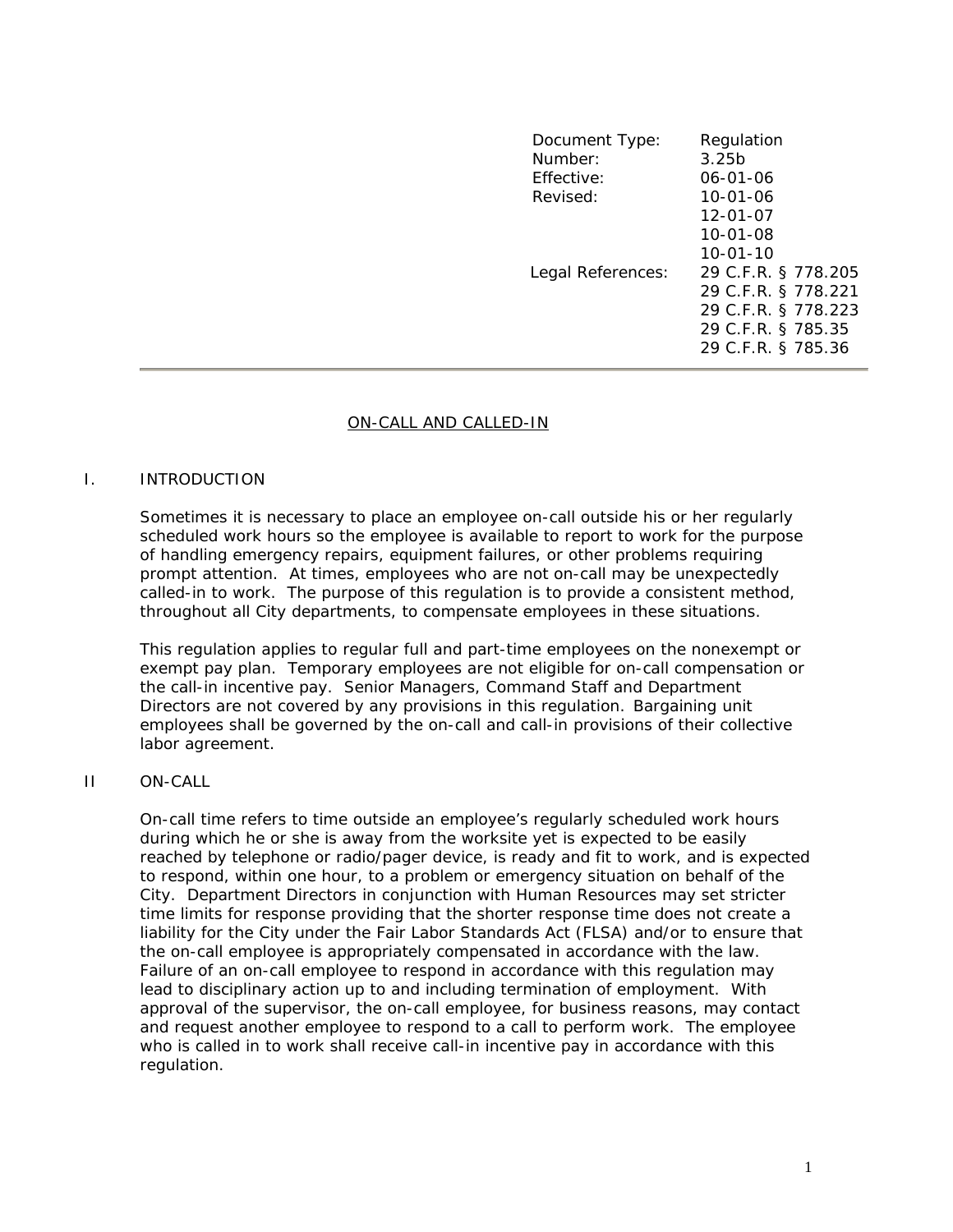- A. On-Call Duty Pay
	- 1. Nonexempt employees who are on-call shall receive three quarters (3/4) of an hour of pay at his or her regular hourly rate for every day he or she is on-call. The regular hourly rate for on-call duty pay excludes pay premiums, such as shift differential. On-call duty pay shall be included in the calculation of the employee's adjusted hourly rate pay for purposes of overtime.
	- 2. Exempt employees who are formally scheduled by their respective department to be on-call shall receive \$10 for every day he or she is on-call.

On-call duty pay shall not be considered hours worked. Compensatory time shall not be substituted for on-call duty pay. The overtime rules in the Wage Payment and Overtime regulation also apply.

An employee can only receive on-call duty pay once in each 24 hour time period. An employee who is on call for one-half or more of a 24 hour time period shall receive one day of on-call duty pay. An employee who is on call for less than one-half of a 24 hour time period is not eligible for on-call duty pay for that day.

B. On-Call Response Pay

A nonexempt on-call employee who is called-in to work shall be compensated as outlined in the Call-In Incentive Pay section.

# III. CALL-IN

Call-in work refers to unexpected instances when a non-exempt employee is requested to return to work at a time he or she was not expected to work, or called in to perform work on a day he or she was not expected to work.

- A. Call-In Incentive Pay
	- 1. Nonexempt employees called in to work in accordance with this regulation receive a flat rate of \$50.00 as call-in incentive pay. Additionally, when called in to work, all actual time worked shall be counted as hours worked and the employee will be paid overtime or will accrue compensatory time for all hours worked over 40 during the employee's FLSA workweek. The call-in incentive pay of \$50.00 shall not be included in the calculation of the employee's adjusted hourly rate pay for purposes of overtime. However, the adjusted hourly rate for overtime includes pay premiums, such as shift differential and oncall duty pay. Compensatory time shall not be substituted for the \$50.00 call-in incentive flat rate.
	- 2. Exempt employees are not eligible for call-in incentive pay, however, all actual time worked shall be counted as hours worked for compensatory time accrued for hours worked over 40 during the employees FLSA workweek.

The overtime rules in the Wage Payment and Overtime regulation also apply.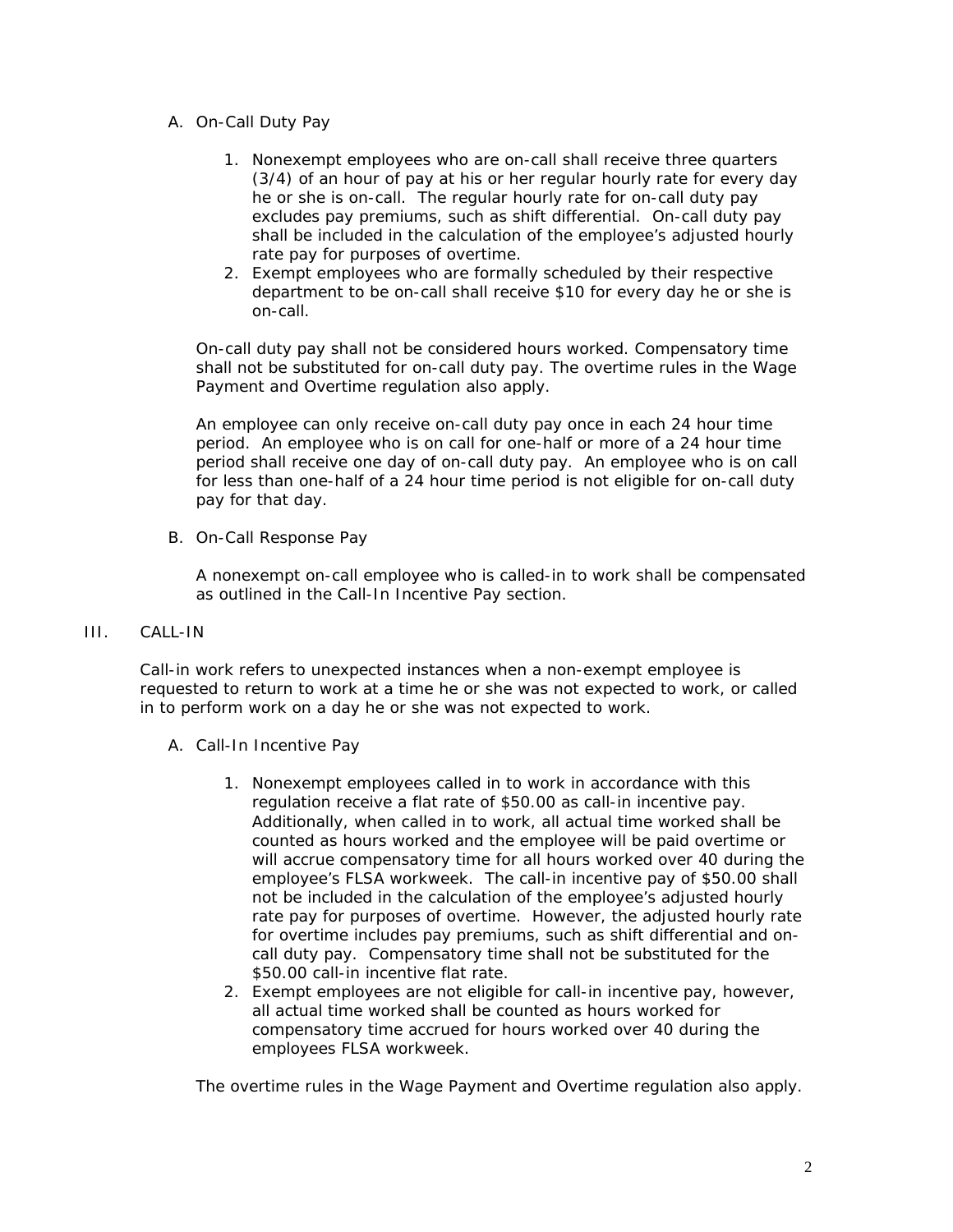## B. Multiple Call-Ins

If after leaving the worksite, a nonexempt employee who has been called-in to work receives a second call-in to work, the employee shall be eligible to receive an additional \$50.00.

## C. Flexing Hours of Work

Supervisors have discretion to flex an employee's work schedule during the same FLSA workweek in which the employee was called-in.

## IV. EXCLUSIONS

An employee is not eligible for the call-in incentive pay when that employee's regular work day is extended at the end of his/her shift.

An employee is not eligible for the call-in incentive pay when the employee receives notice that the call-in request is canceled prior to the employee reporting to the worksite.

An employee is not eligible for call-in incentive pay if the employee is called-in and arrives at the work site thirty minutes or less before the employee's regular starting time.

An employee is not eligible for call-in incentive pay if the employee receives notice of a change in his or her work schedule, prior to the end of his or her shift the preceding work day. An employee who is notified prior to the end of his or her normal shift that he or she may be called in to work, but no definite arrangements are made, is eligible for call-in compensation if called-in.

# V. TELEPHONE CALLS

Telephone calls received by employees that last an insignificant period of time will be considered de minimis and disregarded when recording working time. De minimis will be regarded as five (5) minutes or less for the combined total of all calls. The on-call response pay/call-in incentive pay does not apply to telephone calls not requiring a physical response in accordance with that section. However, telephone calls that are not de minimis will be counted as actual hours worked.

# VI. SICK, VACATION, FLOATING HOLIDAY AND COMPENSATORY TIME

Sick, vacation or compensatory leave hours taken during an employee's FLSA work week shall not be considered as hours worked for the purpose of computing overtime or compensatory time.

Supervisors assign employees to be on-call. Because employees are required to respond when on-call, if the employee needs or requests time off from work in the future and in accordance with the leave regulations, the supervisor will determine whether to discontinue or reassign the on-call assignment and the corresponding oncall duty pay.